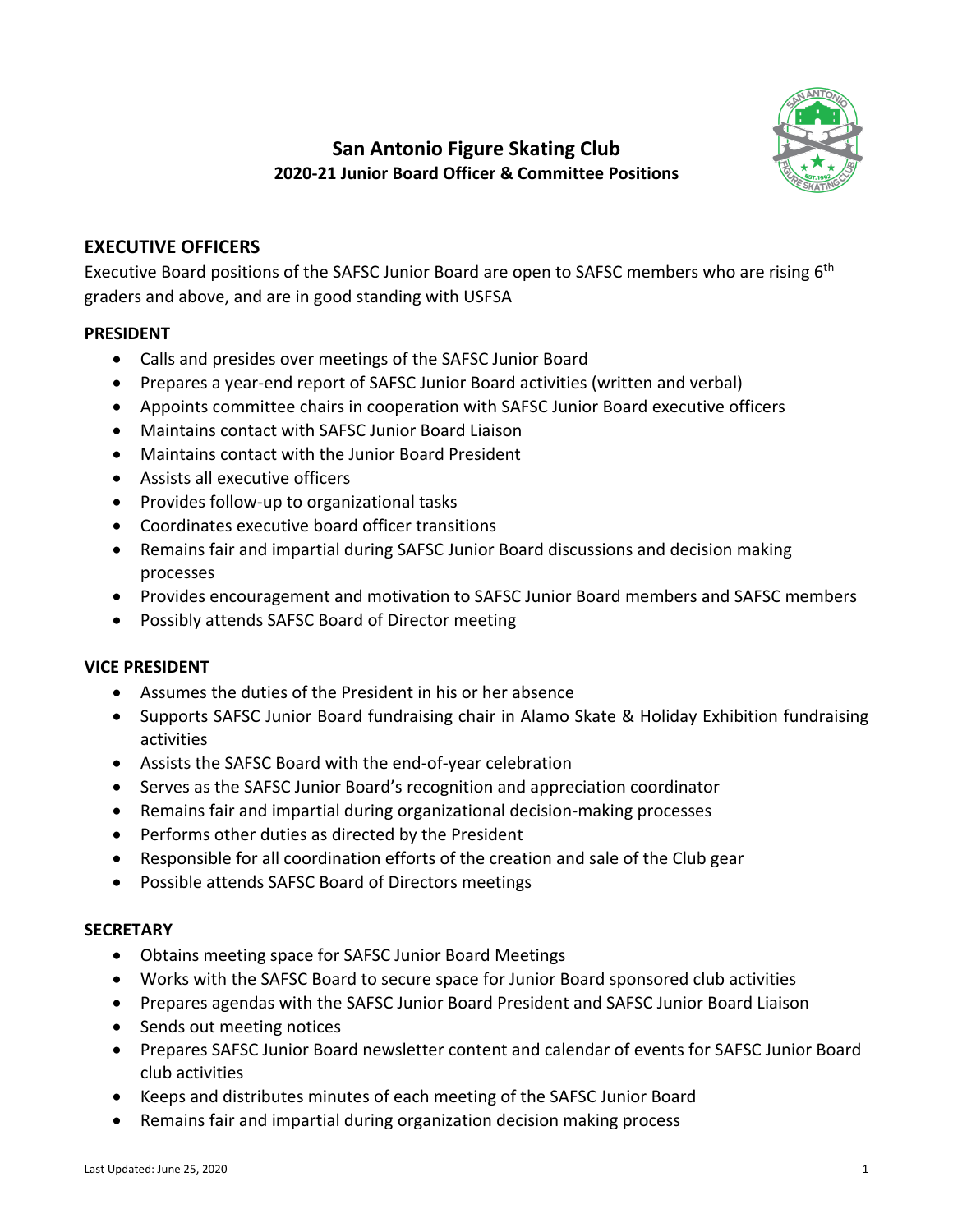- Performs other duties as directed by the President
- Works with the SAFSC Secretary in storing minutes of all meetings and documents on SAFSC Google drive

### **TREASURER**

- Works closely with the SAFSC Board treasurer to track Junior Board revenue and expenses
- Prepares an annual budget for SAFSC Junior Board activities
- Provides regular financial reports to the SAFSC Junior Board
- Remains fair and impartial during organization decision making processes
- Performs other duties as directed by the Junior Board President and/or Junior Board representative.

## **COMMITTEE CHAIR POSITIONS**

Committee chair positions of the SAFSC Junior Board are open to SAFSC members who are rising 6<sup>th</sup> graders and above and are in good standing with USFSA.

#### **MARKETING CHAIR**

- Work closely and communicate regularly with the SAFSC Board representative to produce and compile content for the e-newsletter to members every month with the following information: 1. important dates and highlights, 2. Upcoming events, 3. Skater Spotlights, 4. Service project dates and information, 5. Committee updates 6. Junior Board President's message, and 7. Other pertinent club information
- Work with the SAFSC Secretary and to distribute the newsletter to SAFSC members
- Work with the SAFSC Officers to post on social and digital media channels
- Work closely and communicate with the JB Liaison on content for the monthly bulletin board updates.

#### **FUNDRAISING CHAIR**

- Coordinates the fundraising booth for Alamo Skate
- Works closely with the SAFSC Junior Board Vice President and SAFSC Junior Board Director in outlining the scheduling needs for Alamo Skate volunteers and donations
- Actively pursues other fundraising opportunities throughout the year and coordinates those activities with support from the SAFSC Junior Board and in coordination with the SAFSC Junior Board Liaison
- Works with the Junior Board Treasurer in creating the flyer for the sale of the Club t-shirt
- Promotes the sale of the t-shirt

#### **SOCIAL CHAIR**

- Work with the SAFSC Junior Board Officers in creating opportunities for skaters to socialize while positively promoting the Club and Junior Board.
- Work with the SAFSC Social Chair and collaborate on events approved by SAFSC Board of **Directors**